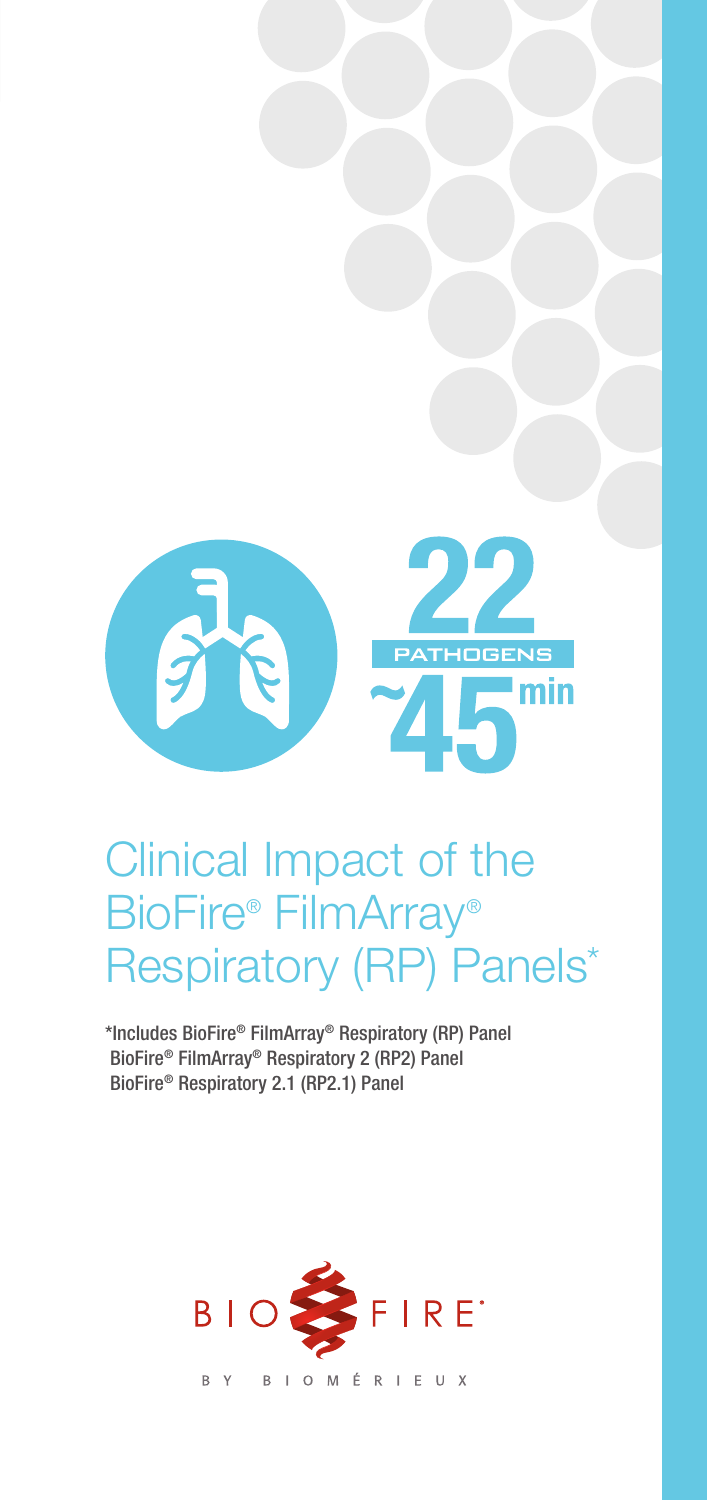## **Syndromic Testing**

BioFire's syndromic testing allows clinicians to quickly identify infectious agents that produce similar symptoms in patients. BioFire's innovative PCR technology provides answers in a clinically actionable timeframe.









One patient sample

22 targets in one comprehensive test

Takes about an hour for test results

Improves patient managment<sup>1</sup>

## **COVID-19 and the Value of the Syndromic Approach**

Study results suggest higher rates of co-infection between SARS-CoV-2 and other respiratory pathogens than previously reported. In some cases, as many as 20% of COVID-19 patients have co-infections with another respiratory virus.<sup>1</sup> Because respiratory symptoms are similar and overlapping, a syndromic panel can provide fast, comprehensive answers and take the guesswork out of choosing which pathogens to test for.

#### Co-infection for SARS-CoV-2 Positive Patients



### **Get Test Results Faster**

The BioFire RP Panels enable clinicians to diagnose patients faster and get them on the road to recovery more quickly.<sup>11</sup>

Before **BioFire** RP Panel Adoption





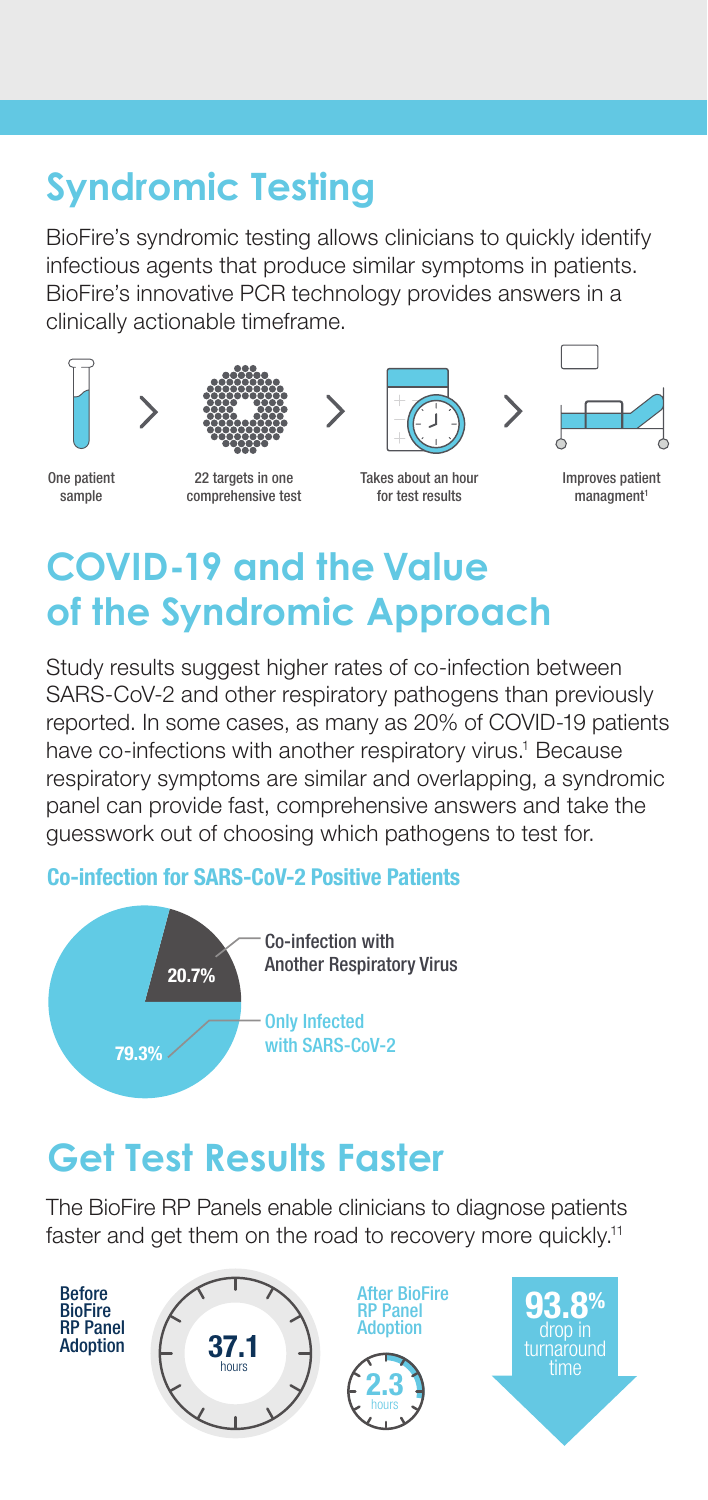## **Clinically Actionable Results**

With the BioFire RP Panels, clinicians can receive comprehensive and accurate test results in time to have a face-to-face discussion with patients about their diagnosis and treatment options.<sup>2</sup>

#### Percentage of Test Results Reported While Patient Still in Emergency Department

Standard Testing BioFire RP Panel





### **Superior Clinical and Economic Outcomes**

It is difficult to deliver the highest quality healthcare at a low cost. Studies show that the BioFire RP Panels can deliver excellent clinical and economic outcomes and has been shown to:

- Dramatically reduce time to diagnosis.<sup>2,3,6-8,11</sup>
- Improve patient management.<sup>2,3,6-9,11</sup>
- Reduce total cost of care and resource utilization. $2,3$
- Prevent secondary spread of infection.<sup>2,9,11</sup>
- Prevent exposure to unnecessary antibiotics.<sup>2,3,7-9,11</sup>
- Detect more positives and co-infections than nonpanel assays.<sup>11</sup>
- Provide more timely and effective treatment.<sup>2,7,8,9,11</sup>
- Result in shorter hospital stays.<sup>2,3,8,11</sup>
- Reduce unnecessary or ancillary testing.<sup>3,8,9</sup>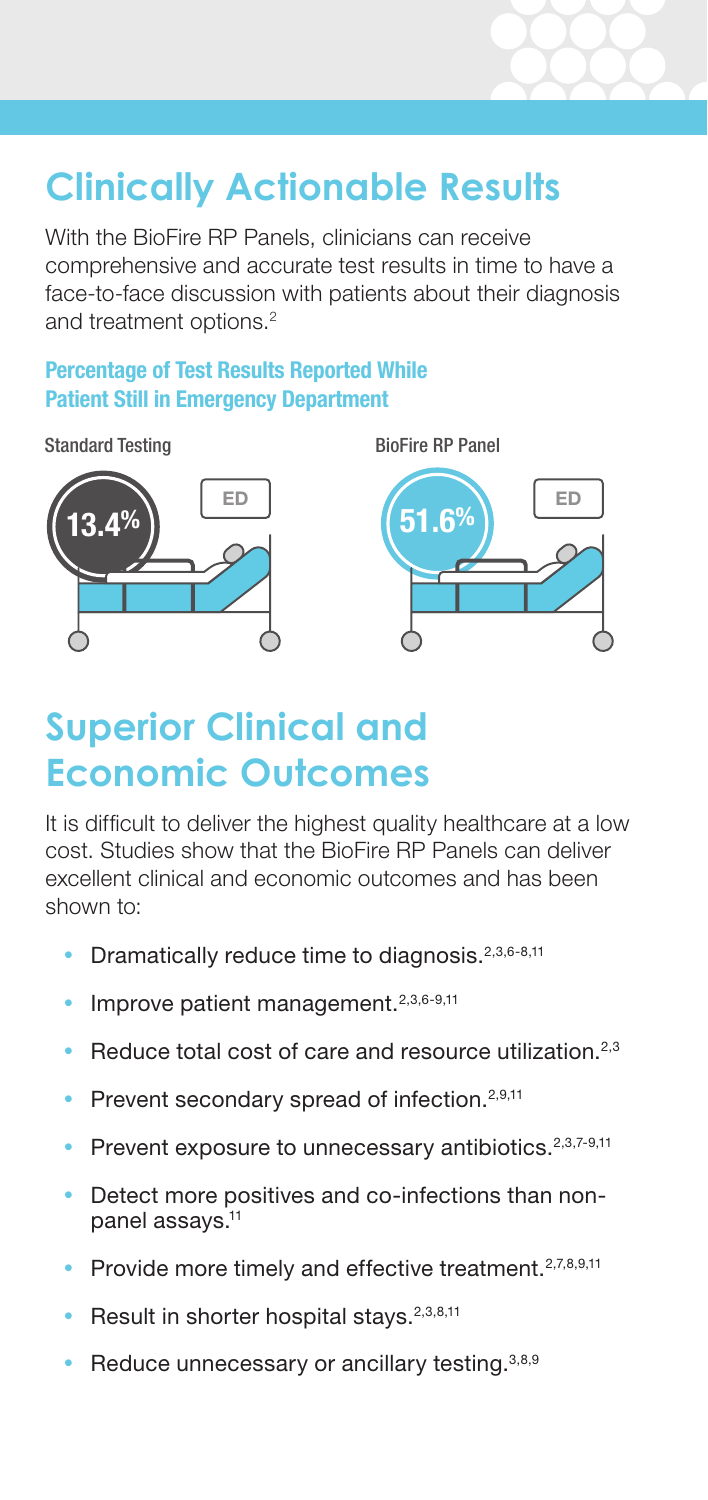### **BioFire Respiratory Panels**

BioFire is committed to providing clinicians fast, accurate, and comprehensive panels to assist in diagnosing patients with respiratory illness.



*"Getting an answer within an hour is something that's very powerful to clinicians: it gives us actionable information right away."*

> Dr. Tufik Assad, MD, MSCI Pulmonary and Critical Care Physician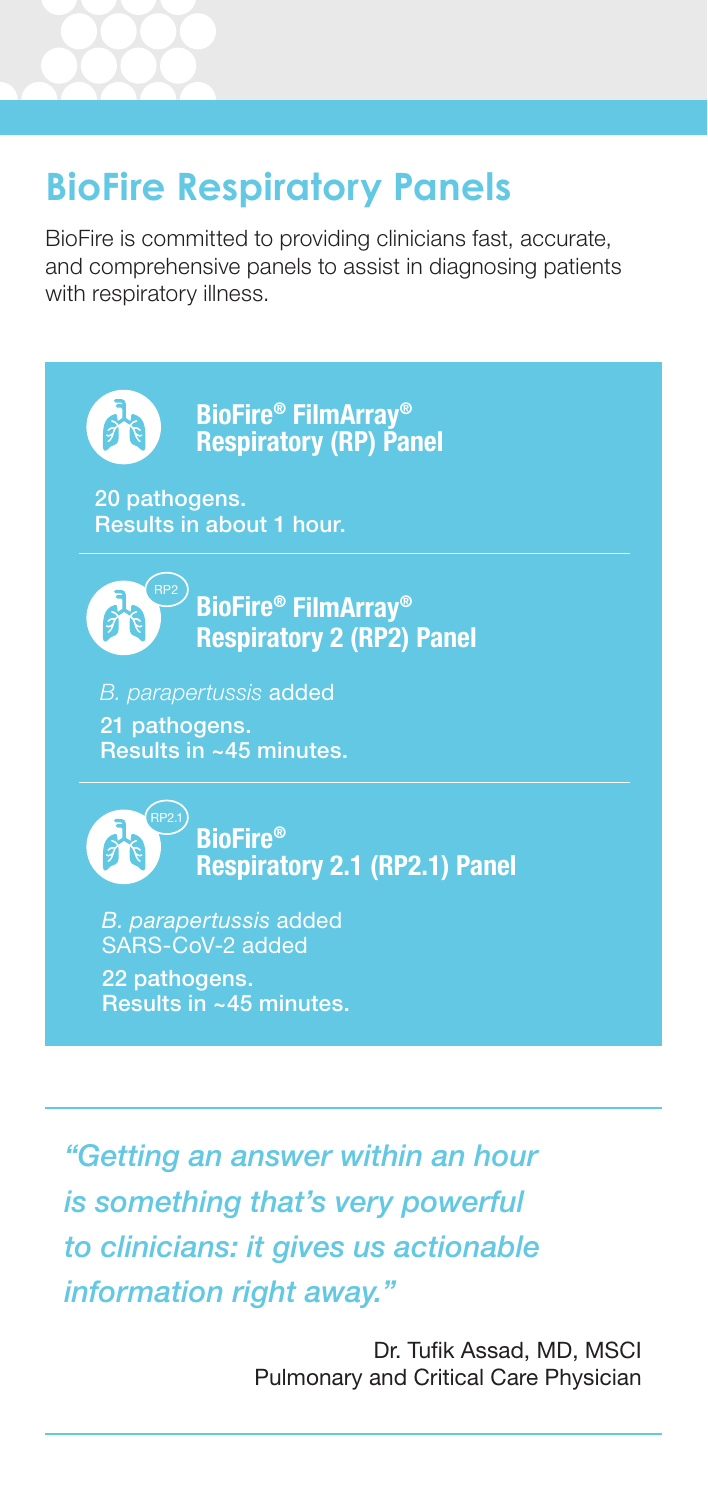### **BioFire RP Panel Targets**

#### **VIRUSES**

**Adenovirus** Coronavirus 229E Coronavirus HKU1 Coronavirus NL63 Coronavirus OC43 Severe Acute Respiratory Coronavirus 2 (SARS-CoV-2)†‡ Human Metapneumovirus Human Rhinovirus/Enterovirus Influenza A Influenza A/H1 Influenza A/H1-2009 Influenza A/H3 Influenza B Parainfluenza Virus 1 Parainfluenza Virus 2 Parainfluenza Virus 3 Parainfluenza Virus 4 Respiratory Syncytial Virus

#### **BACTERIA**

*Bordetella parapertussis*\*† *Bordetella pertussis Chlamydia pneumoniae Mycoplasma pneumoniae*

\*Additional target on the BioFire FilmArray Respiratory 2 (RP2) Panel

† Additional target on the BioFire Respiratory 2.1 (RP2.1) Panel

‡ Nationally notifiable conditions. Refer to your state health lab for requirements pertaining to state-reportable pathogens.

### **BioFire RP2.1 Panel Performance**

#### **OVERALL**<sup>12</sup>

- 97.1% Sensitivity
- 99.3% Specificity

**SARS-CoV-2**<sup>13</sup>

- 98.4% PPA
- 98.9% NPA

#### **Sample Requirements:**

Nasopharyngeal swab in transport media or saline

FDA-Cleared